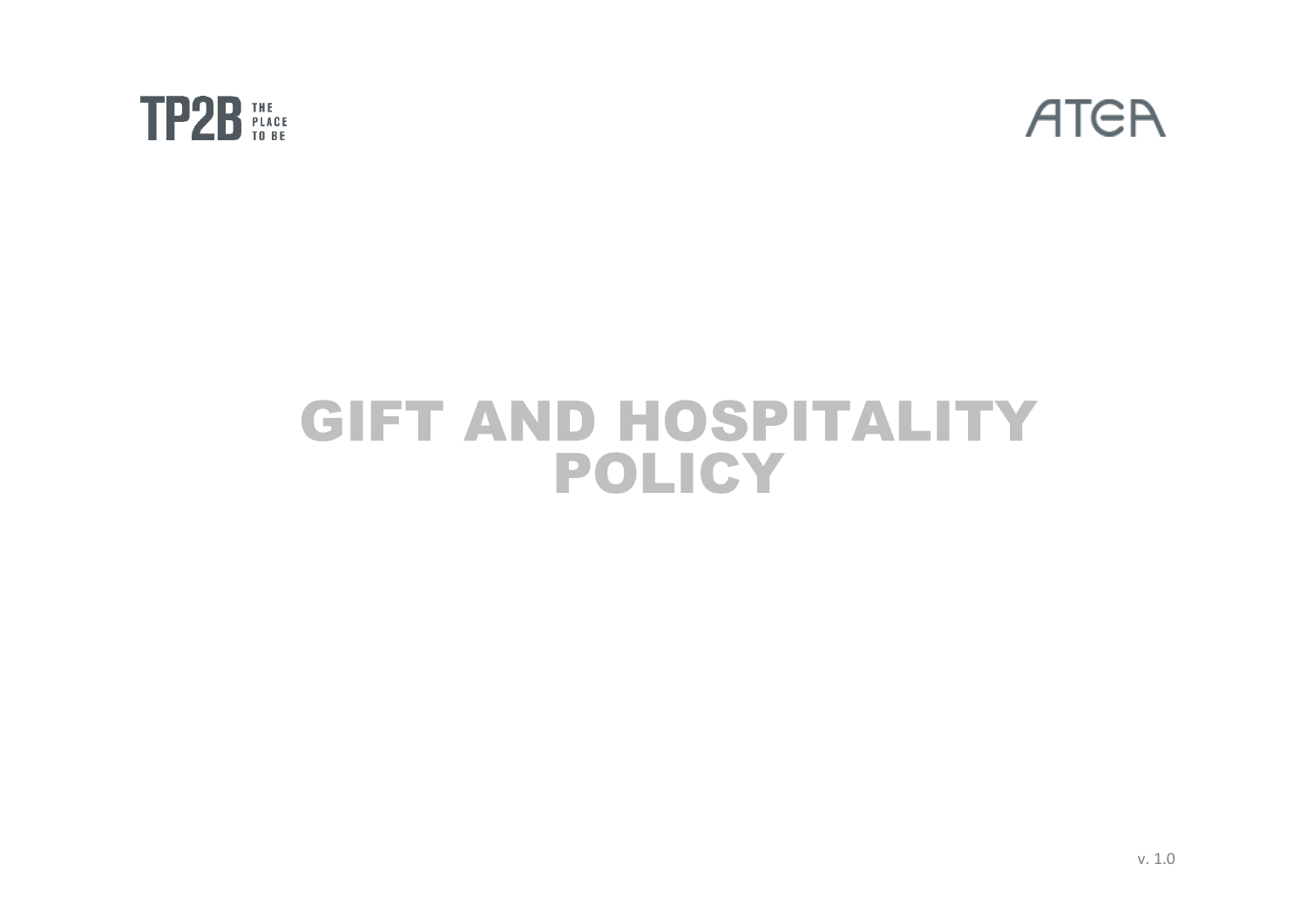## 1. INTRODUCTION

Our vision at "Atea" is to be «The Place to Be» – the meeting place where our employees, customers and partners collaborate to build the Baltics by means of IT.

This Policy applies to all employees of "Atea" companies in the Baltic region. The policy contains specific guidelines for the prevention of corruption, bribery and kickbacks in relation to gifts, hospitality, travel, customer events, sponsorships and similar activities.

The Policy supplements the "Atea" Code of Conduct and the "Rules of Procedure". Regardless of this policy, the individual "Atea" employee is still required to use his or her common sense as to what good business ethics are. Customers may be subject to stricter guidelines, and other rules may apply in other countries. Such guidelines and rules must be observed in addition to this policy.

This policy contains instructions on how the individual employee must act in case of doubt. The 'front page test', which is also called the 'transparency test', applies in supplement to this policy. The 'front page test' or the 'transparency test' means that if the nature of a gift, a dinner or an event cannot stand up to public scrutiny or to becoming known in the recipient's or "Atea" organisation, it probably does not meet the requirements of good business ethics.

General principle: If an employee doubts whether to take/give, the answer is simple - don't take/don't give.

If the individual employee or department is uncertain about or needs clarification of this policy, the local anti-bribery compliance function may be contacted at [antikorupcija@atea.lt.](mailto:antikorupcija@atea.lt)

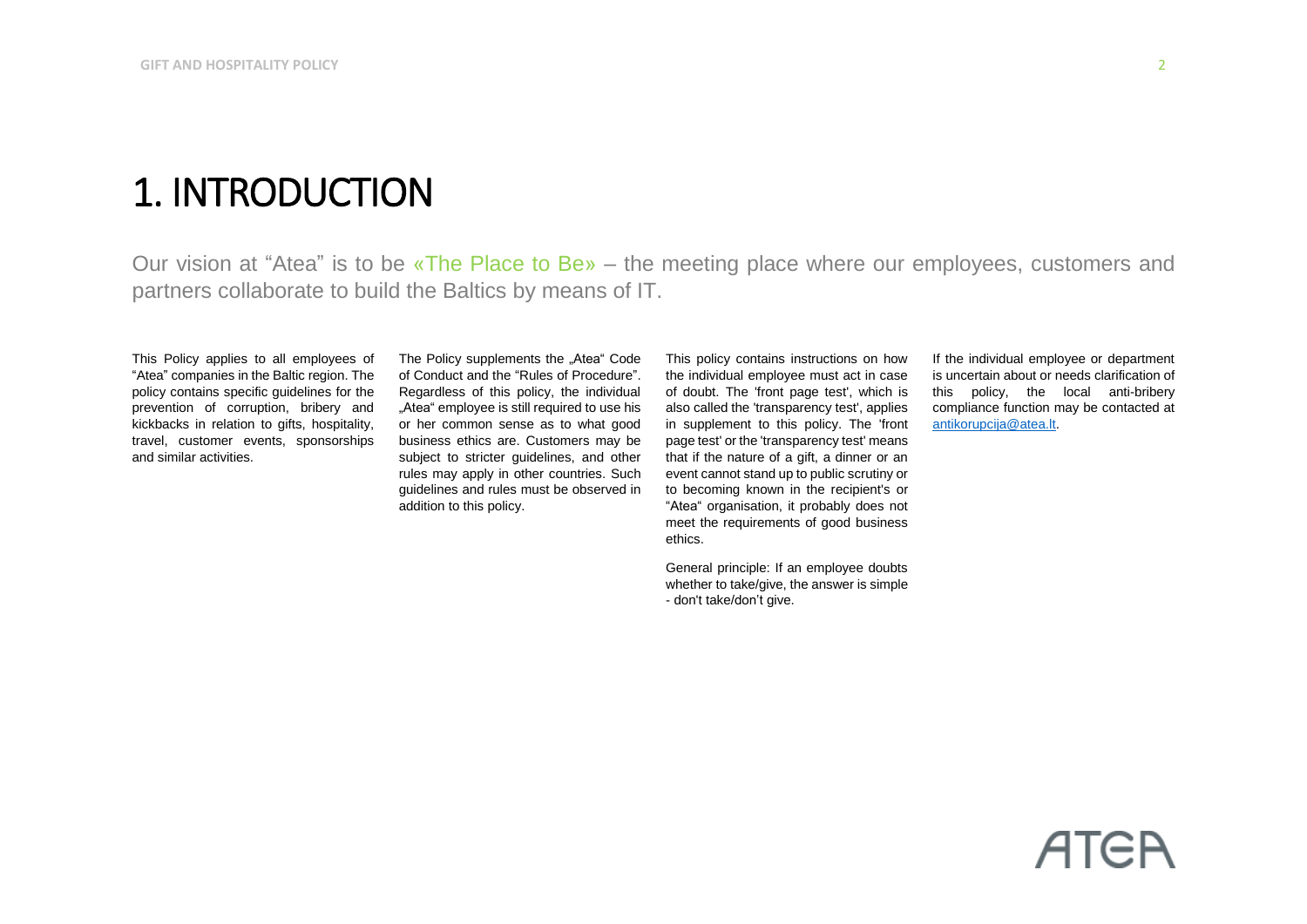### 2. GIFTS AND HOSPITALITY

In the course of "Atea" dealings with customers, suppliers and other external partners, situations may occur where "Atea" offers or our employees accept gifts or invitations to business-related and social events. Gifts or gratuities means everything which represents a value to the recipient or others.

This policy does not aim at preventing legal practices relating to gifts and hospitality. However, "Atea" has introduced a stricter policy in relation to the public sector, and therefore "Atea" offers no gifts or hospitality of any kind to public-sector employees.

Instead, the purpose of this policy is to provide a set of guidelines for the practices considered acceptable since gifts, hospitality and the like may constitute bribes or kickbacks in certain situations.

"Atea" permits no expensive gifts or extravagant events or hospitality.

No gift or other advantage, e.g. hospitality, may be offered or accepted in return for a promise of actions or as part of a tender procedure or contract under any circumstances. This applies regardless of whether you yourself or the person accepting the gift is directly involved in the decision-making process. Before offering a gift or sending out an invitation to an event, it is important to establish whether the customer is a public authority or not. Many public-sector enterprises are organised as private enterprises. Organisations, politicians and political parties must also be considered as public authorities.

A lunch or dinner may conflict with the rules even though the expense is below the applicable limits. Consequently, the expense is not the only factor to be taken into consideration. All situations which may be perceived as undue influence must be avoided even if the event only represents a modest economic value. The frequency with which invitations to dinners and events are exchanged must also be taken into consideration.

If an action conflicts with this policy, "Atea" employees will not be permitted to perform the action through a third party either. This means that you are not permitted to use e.g. a sub-contractor or an events agency to perform the action conflicting with "Atea" policy since such third party would then be acting on behalf of "Atea".

*The recipient's code of conduct and internal policies*

The recipient's code of conduct and internal policies will always take precedence over "Atea" Code of Conduct and policies if they are stricter than "Atea". It is therefore important to examine the rules to which the recipient is subject before offering gifts or sending out invitations to events.

#### **Private sector**

#### *Hospitality*

Hospitality means events and other entertainment offered by "Atea" to existing or potential customers and business partners for the purpose of establishing or strengthening business relations. Hospitality may consist in dinners, invitations to social events, etc., e.g. in connection with customer meetings, conferences, product presentations and other customer events.

"Atea" hospitality expenses must not exceed EUR 100 per guest. All hospitality must be reported to the immediate superior or anti-bribery compliance function of "Atea Baltics".

In general, "Atea" will not cover transport or accommodation expenses for guests invited by us. In that connection, a suitable participation fee must therefore be agreed to cover the actual transport and accommodation expenses for guests as well as part of the expenses for food and beverages.

The expenses for events to which also a spouse or cohabitant has been invited are considered as a gift as such participation represents a value to the recipient. At the same time, the business-related focus risks being reduced.

#### *Gifts*

A gift may be a product (including a sample/demo product) or a service provided/received free of charge. Large discounts provided for no good reason may also be considered as gifts. The value of a gift must always be based on its value to the recipient.

Although modest gifts, favours and hospitality may serve to strengthen business relations, "Atea" or its employees are never permitted to offer or accept gifts or hospitality if, as a result, the recipient becomes or seems to become obligated to return the favour. "Atea" never permits the offering or accepting of money gifts, gift vouchers or the like. See below for information on sponsorships.

Gifts for special occasions, such as Christmas, birthdays, retirement, etc., are acceptable if the value of the gift does not exceed EUR 30. The same applies to "Atea" promotional gifts, i.e. promotional gifts made available by "Atea" and featuring "Atea" logo or the logo of our suppliers.

**ATER**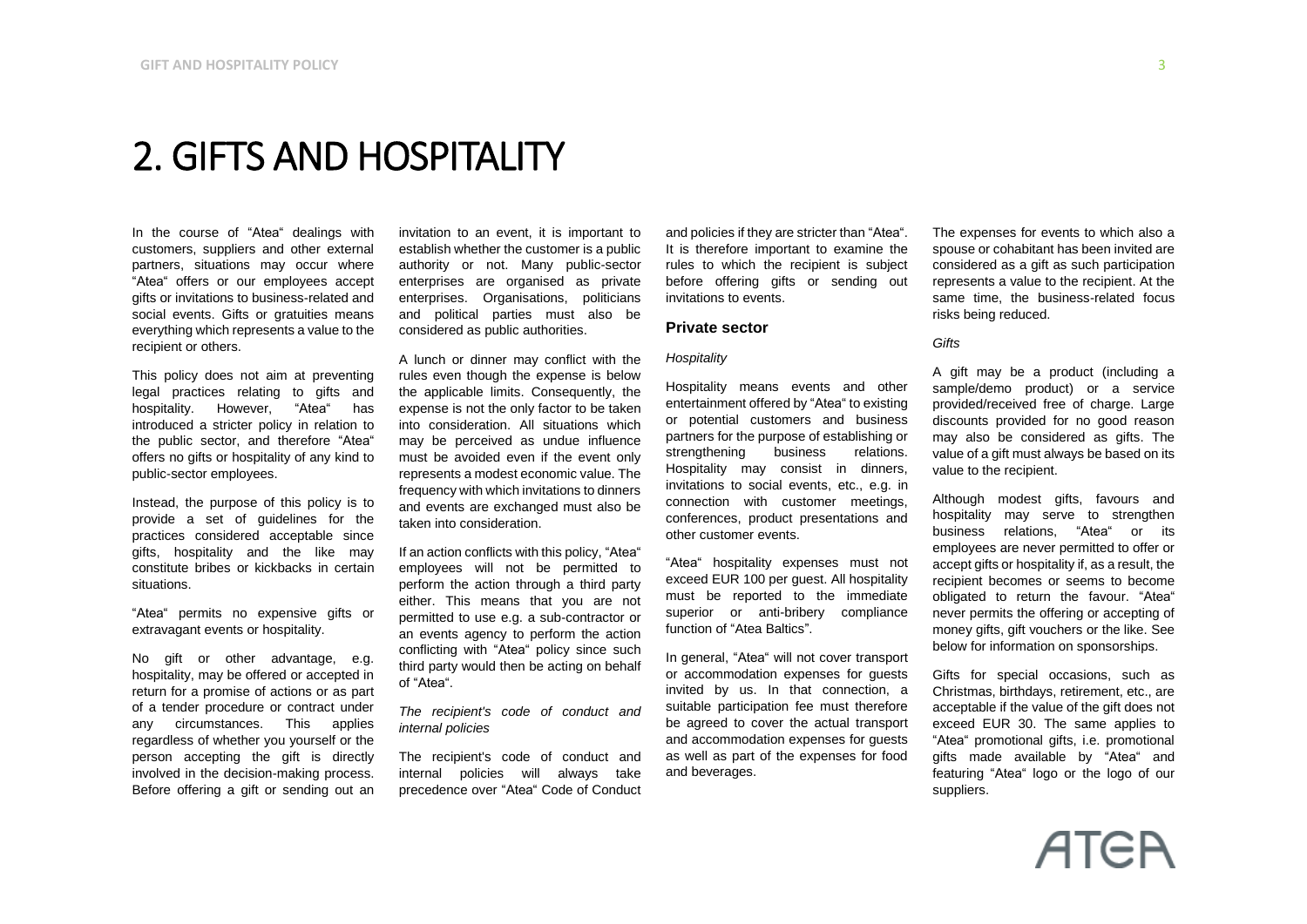#### **GIFT AND HOSPITALITY POLICY** 4

If it can be substantiated that the value of a gift does not exceed EUR 30 or the gift is handled by the facility department (e.g. wine), no special approval will be required. If it cannot be substantiated that the value of the gift does not exceed EUR 30, prior approval must be obtained from the anti-bribery compliance function of "Atea Baltics".

#### *Samples and demo products*

In general, "Atea" does not lend out products. However, in some cases it may be necessary to send equipment to a customer for a limited period (maximum one month). The value of such equipment must not exceed EUR 1,000.

The lending of products to customers must be registered after completion of a loan agreement. The use of samples and demo products is subject to approval from the immediate superior who can provide information on the loan procedure.

#### *Competitions*

Competitions for private customers, business partners, manufacturers and others are acceptable if the value of the prize is kept at a reasonable level, i.e. not to exceed EUR 20 (including VAT).

#### **Public sector**

#### *Hospitality*

"Atea" never pays for hospitality to publicsector employees.

This means e.g. that "Atea" does not pay for public-sector employees' lunch, dinner, beverages, etc. at restaurants, hotels, cafés, bars or the like. This policy applies all over the world and in all situations, also as regards meals in connection with or after the conclusion of business meetings, customer meetings, trade shows, conferences and the like. If "Atea" employees eat out with publicsector employees, each participant will therefore cover his or her own expenses.

*Business-related events – food and beverages*

Events to which public-sector employees are invited must be strictly businessrelated and must not promote the personal interests of such employees. If such events are open to a broader group of participants (i.e. a broad section of "Atea" customer base is invited), a light meal or a snack, such as a sandwich, lunch at catering facility which is at the same building as "Atea" office, a modest buffet lunch at the venue of the event, coffee/cake and the like, may be offered to the participants during or in direct connection with the event as an integral part thereof. The business aspect must always be the central element of such events. The venue or the level or extent of food and beverages must not be inappropriate and must never constitute an attraction in itself.

Consequently, payment for food and beverages at business-related events must not be intended to circumvent the no-hospitality policy for public-sector employees. In addition to being strictly business-related, an acceptable event at which "Atea" pays for food and beverages is characterised by being open to a broader group of participants and only modest food and beverages being available to all participants at the venue of

the event. By way of example, "Atea" will not be entitled to pay for food and beverages if a business-related event targets individual public-sector employees or the employees of an individual public authority and food and beverages delivered by a restaurant are served.

"Atea" will never cover transport or accommodation expenses for publicsector employees in connection with events. See below for more details on "Atea" internal approval procedure for business-related events to which "Atea" plans to invite public-sector employees.

The expenses for events to which also a spouse or cohabitant has been invited are considered as an unacceptable gift as such participation represents a value to the recipient. At the same time, the business-related focus risks being reduced.

If "Atea" sends out invitations to an event in which both private and public-sector employees will participate, the stricter public-sector policy will always take precedence over the private-sector policy.

*Customer meetings at an "Atea" location – food and beverages*

"Atea" employees are permitted to offer light refreshments and snacks, such as coffee, tea, water, fruit, chocolate and the like, to public-sector employees attending business-related meetings at an "Atea" location. If a meeting is held at lunchtime, "Atea" employees are permitted to collect food from catering establishment or invite the customer to eat at catering establishment in the same building as "Atea" office but the price should not

exceed EUR 30 per person. However, the extent of this must not be inappropriate or too frequent in relation to the individual public-sector employee.

#### *Gifts*

"Atea" does not offer gifts or other advantages to public-sector employees, including employees of membership organisations, companies owned by the state or the municipalities, regional entities, regions, municipalities, etc. No offer must be made to public-sector employees allowing them to make private purchases at individual discounts or obtain free products, loan products, samples or other advantages, regardless of whether such products represent a value or impose expenses on "Atea". "Atea" will never pay public-sector employees to perform work or services, such as consultancy services, lectures or the like, unless such work or services have been expressly approved in writing by the employer of the public-sector employee.

There are no exceptions to the no-gift policy for public-sector employees, not even as regards modest gifts on special occasions, etc.

However, the no-gift policy does not apply to merchandise/promotion material in the form of a logo branded pen and note pad made available at a meeting or a conference. Nor does it apply to the delivery of a bid on a logo branded USB device.

#### *Samples and demo products*

In general, "Atea" does not lend out products. However, in some cases it may

**ATER**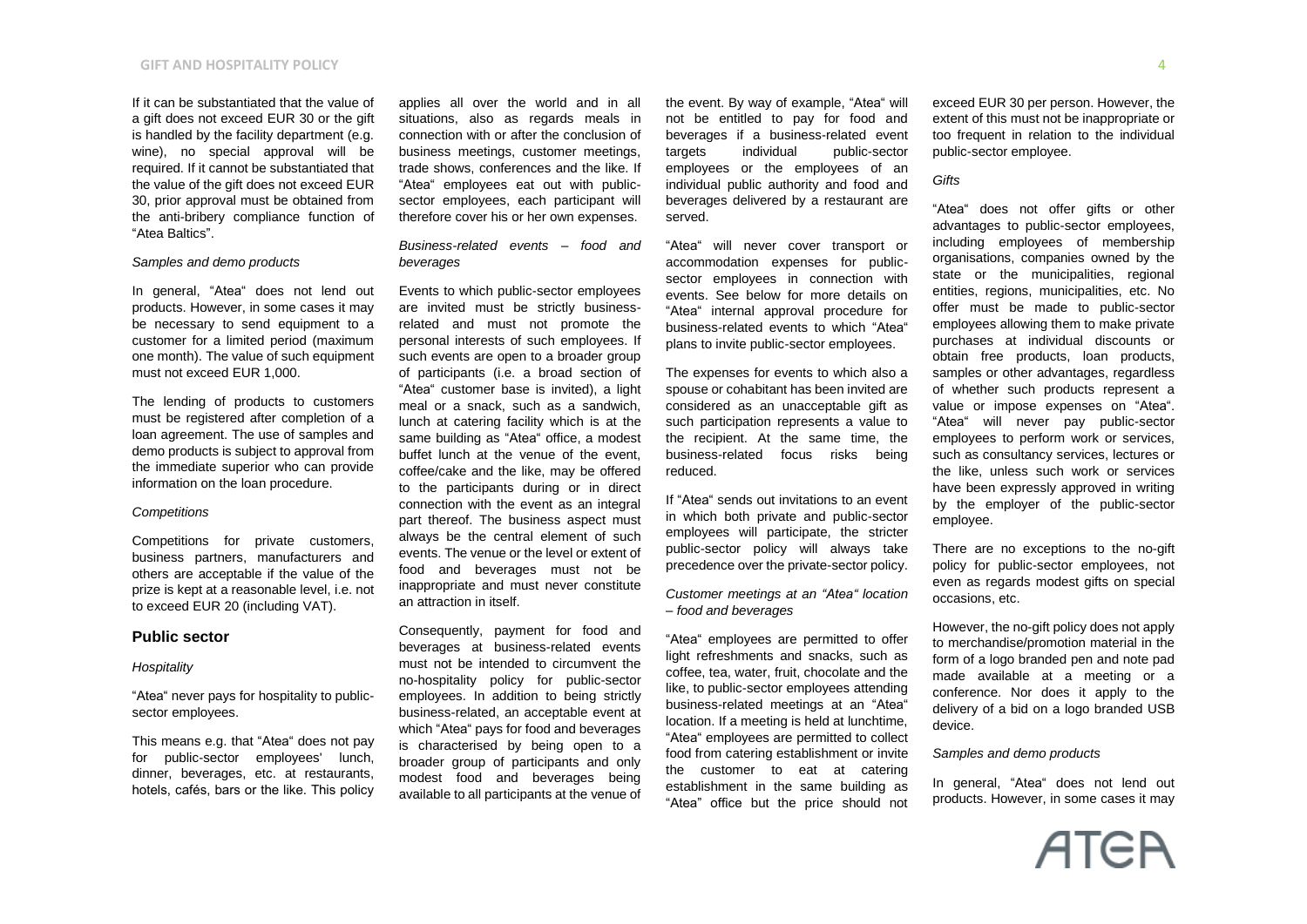#### **GIFT AND HOSPITALITY POLICY** 5

be necessary to send equipment to a customer for a limited period (maximum one month). The value of such equipment must not exceed EUR 1,000.

The lending of products to customers must be registered after completion of a loan agreement. The use of samples and demo products is subject to approval from the immediate superior who can provide information on the loan procedure.

#### *Competitions*

Competitions for public-sector customers are not acceptable.

#### *Public procurement*

Before and during public-sector procurement procedures, events must be avoided altogether in respect of the employees of the contracting authority, unless their participation has been expressly approved by their superior in writing. Before sending out an invitation to

a customer in such special cases, this must be approved by the immediate superior.

Before an expected public-sector procurement procedure or during such procedure or as part of the transactions covered by the awarded contract, "Atea" must never offer special terms or discounts which are not in compliance with the bid or the parties' final contract.

#### **Receiving gifts and hospitality**

"Atea" does not permit that its employees receive expensive gifts or extravagant events or other hospitality.

"Atea" never permits that its employees receive money gifts, gift vouchers or the like.

*Gifts*

Gifts for special occasions, such as special birthdays, anniversaries or the like, are acceptable if the value of the gift to the recipient does not exceed EUR 30.

If it can be substantiated that the value of a gift does not exceed EUR 30, no special approval will be required. If the value of the gift exceeds EUR 30, it must be approved by the immediate superior.

#### *Events*

The value of events to which an "Atea" employee has been invited by business partners, customers, suppliers and others must not exceed EUR 100. Any excess is subject to prior approval from the immediate superior.

"Atea" will always cover its own transport and accommodation expenses.

#### *Competitions*

"Atea" employees are allowed to participate in competitions initiated by manufacturers, business partners and others if the value of the prize does not exceed EUR 20.

All gifts and hospitality received by "Atea" employees, except for representations not exceeding EUR 30 (such as calendars, ballpoint pens, pads, cups, etc.) must be registered in the Gift Registry.

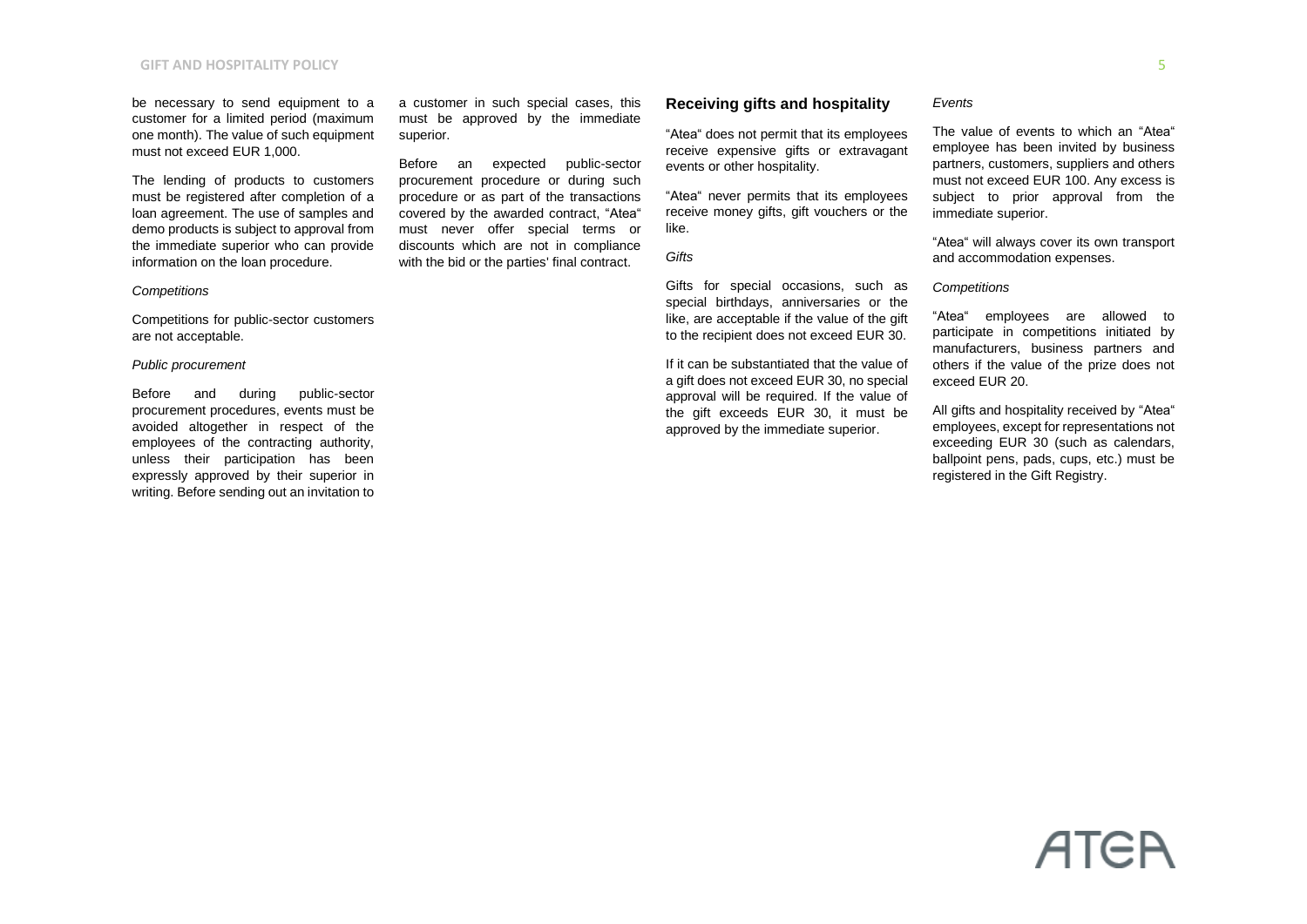# 3. CUSTOMER, KNOWLEDGE EXCHANGE AND NETWORKING EVENTS

Customer events must be approved by the immediate superior and the antibribery compliance function of "Atea Baltics". The customers must always pay their own transport and hotel accommodation expenses, part of the expenses for food and beverages as well as a participation fee to the event that the hospitality expenses associated with the event exceed EUR 100. The department responsible for holding the event must keep an updated list of the names and employers of the participants.

.

*Knowledge exchange and networking events*

Knowledge exchange and networking events as well as sporting events are subject to prior approval from the antibribery compliance function of "Atea Baltics".

*Participation of public-sector employees in events*

"Atea" employees are allowed to invite public-sector employees to customer events. The above rules also apply to public-sector employees.

When public-sector employees participate in events for which only a select group is invited, "Atea" will not pay for food and beverages.

See the section on hospitality, public sector, above.

The recipient's code of conduct and internal policies will always take precedence over "Atea" Code of Conduct and policies if they are stricter than "Atea". It is therefore important to examine the rules to which the recipient is subject before sending out invitations to events.

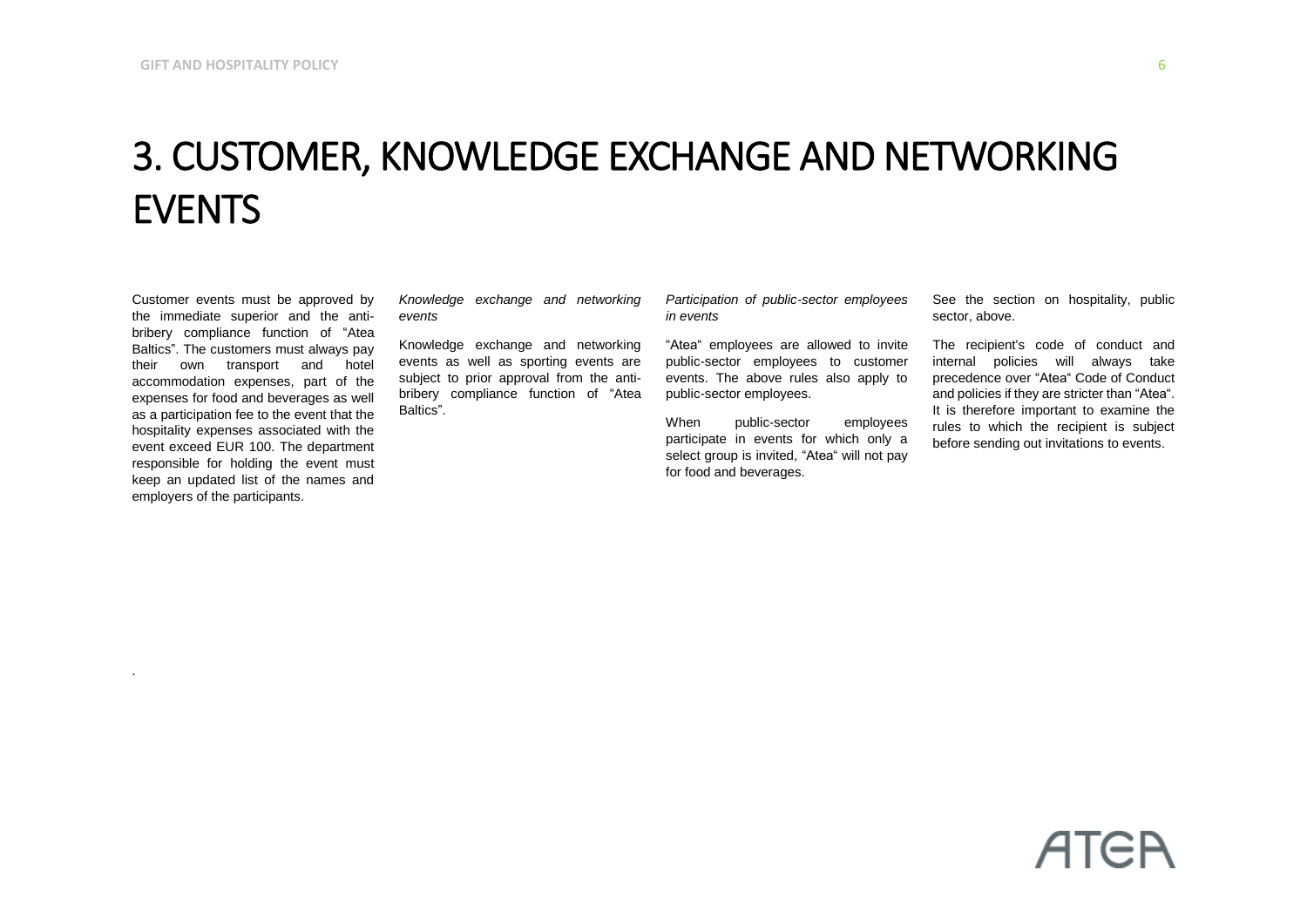### 4. REIMBURSEMENT OF TRAVEL AND HOSPITALITY EXPENSES

*Approval of travel and hospitality expense claims*

Travel and hospitality expense claims are always subject to approval from your immediate superior in "Atea" IT system before they are reimbursed by "Atea". If more than one "Atea" employee participate in an event, the expense claim must always be submitted by the highestranking employee.

#### *Duties of approving superior*

If you are a manager, you are only permitted to grant the approval if the expense claim is accompanied by receipts covering the entire outlay, a description stating the purpose of the event and the names of all participants and their employer/organisation.

Travel expense claims may only be approved if the travel arrangements were purchased through the travel agency designated by "Atea" from time to time, unless special circumstances exist (e.g. delay, cancellation or urgent business trip) or otherwise specifically approved by the immediate superior in advance.

If you are a manager and you are requested to approve an expense claim that does not meet the above requirements and this is not due to a direct error or oversight which may be corrected by the relevant employee, e.g. by submitting the receipt which was forgotten, you must never grant your approval. Instead, you must report the matter to the anti-bribery compliance function of "Atea Baltics". The same applies if you find that the expense has been incurred in non-compliance with this policy, e.g. expenses for hospitality to public-sector employees. Any doubt or deficient or incorrect information does not necessarily reflect a breach or an irregularity, but it does constitute a risk which must always be checked.

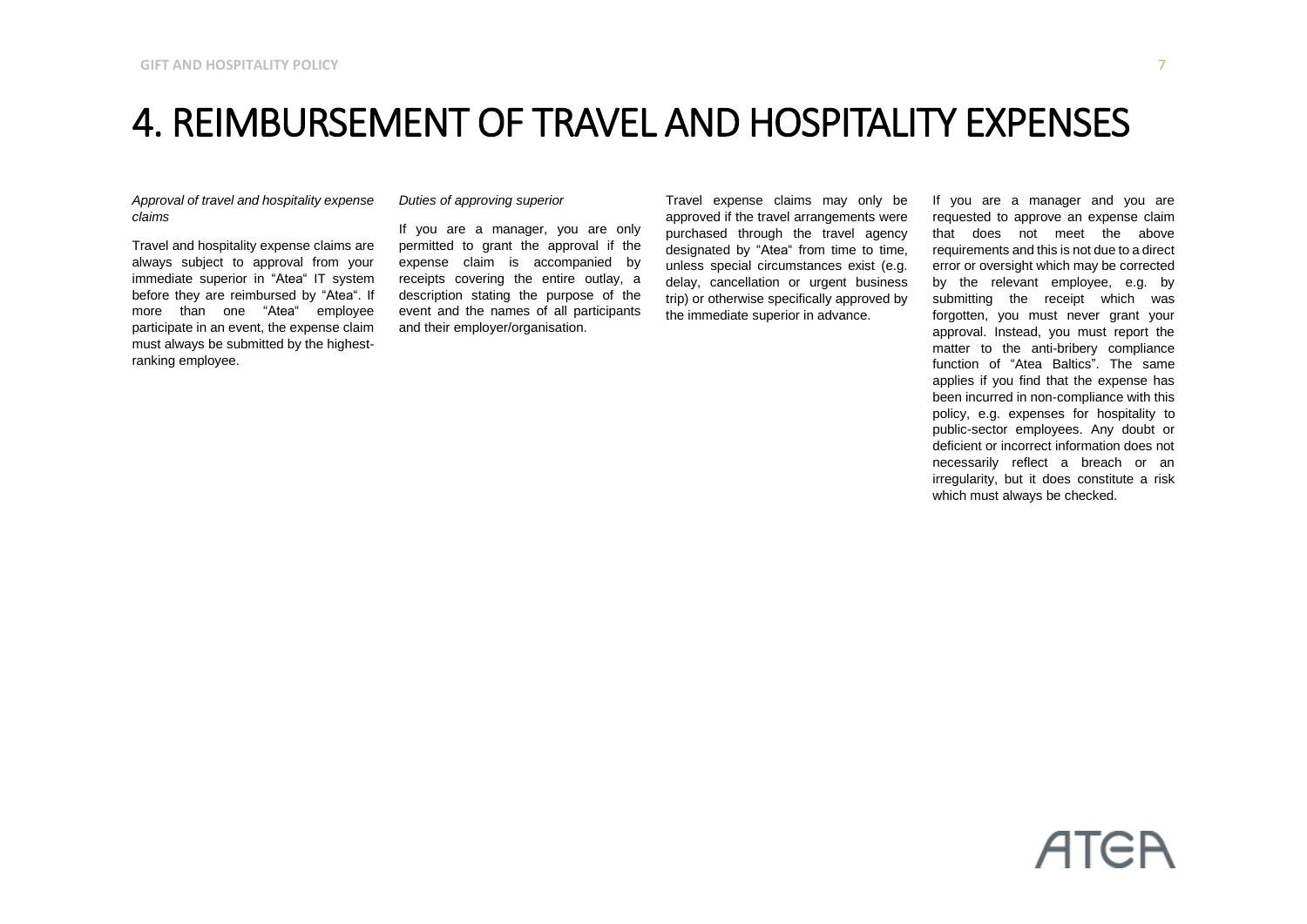### 5. SPONSORSHIPS AND DONATIONS

#### *Sponsorships and Donations*

"Atea" sponsors a number of activities relating to sports, culture and humanitarian work, and makes donations to chrarible organizations. We do so to support the local communities of which we are part and as part of our marketing activities to promote the awareness of our company.

However, in some cases sponsorships and donations may be considered as inappropriate, and they may constitute bribes. A sponsorship must never be made conditional on any sale, agreement or the like.

As a result, "Atea" never grants sponsorships or other donations to promote the personal interests of our negotiation partners.

"Atea" never grants sponsorships to individuals employed by a public authority.

Sponsorships and donations must never be used to circumvent "Atea" other internal rules, including the other rules set out in this policy for gifts or hospitality, or to circumvent the rules for gifts and hospitality to which a public-sector recipient is subject in his or her organisation. A donation to a public authority which actually benefits the employees therefore constitutes an unacceptable gift which is not permitted.

*Procedure and approval*

.

Sponsorships and donations are always subject to prior approval from the managing director and the anti-bribery compliance function of "Atea Baltics".

An updated list of all sponsorships and donations granted by "Atea" will be maintained by the anti-bribery compliance function of "Atea Baltics". All sponsorships and donations must be based on a written agreement with the recipient and always subject to the recipient confirming receipt of the sponsorship amount and providing documentation in the form of a duly signed written statement of the purpose to which the funds will be used.